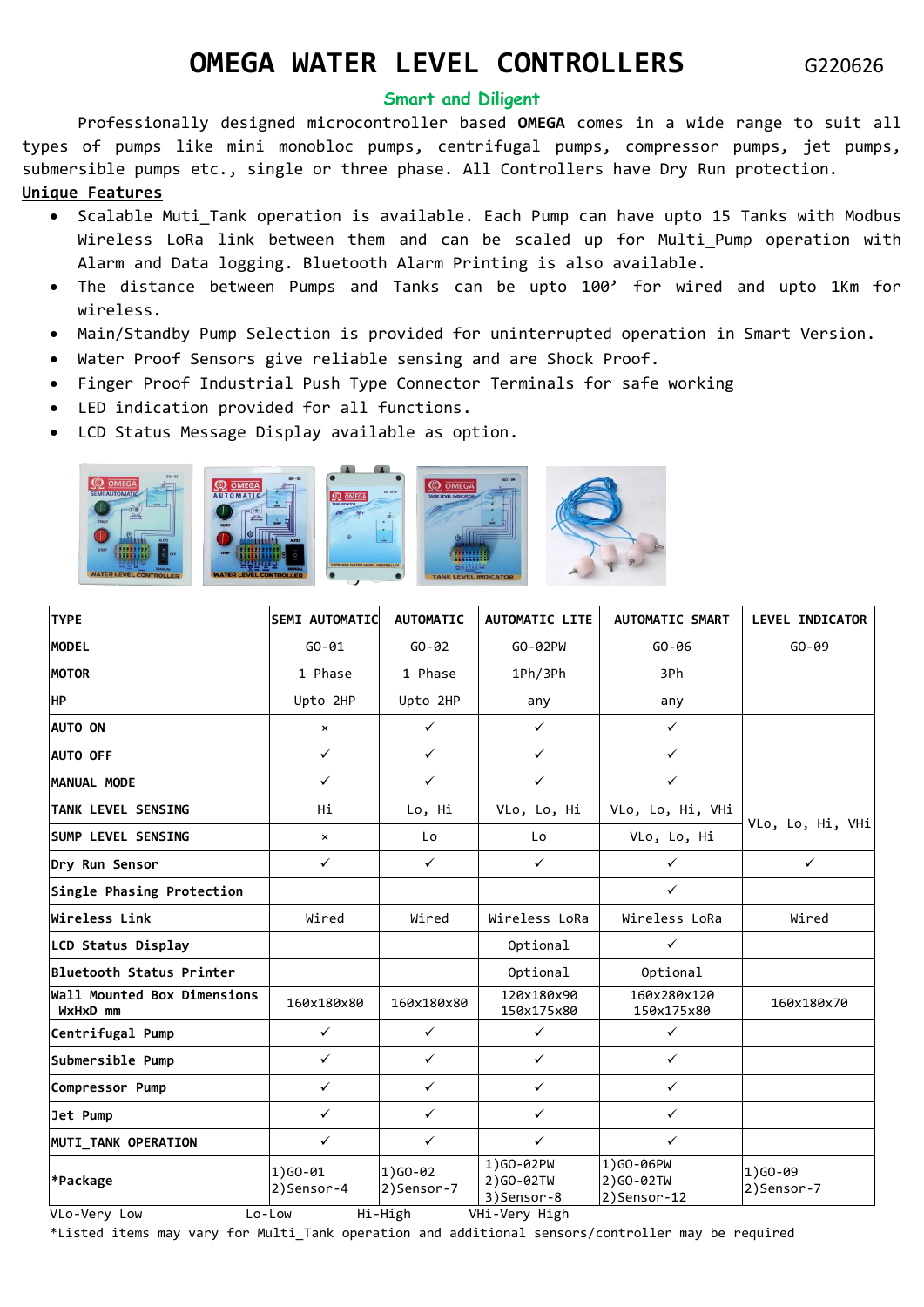**GO-01 SEMI AUTOMATIC CONTROLLER WITH AUTO OFF, MULTI\_TANK OPERATION WITH EXTRA SENSORS**



**GO-02 AUTOMATIC CONTROLLER WITH AUTO ON/OFF, MULTI\_TANK OPERATION WITH EXTRA SENSORS**